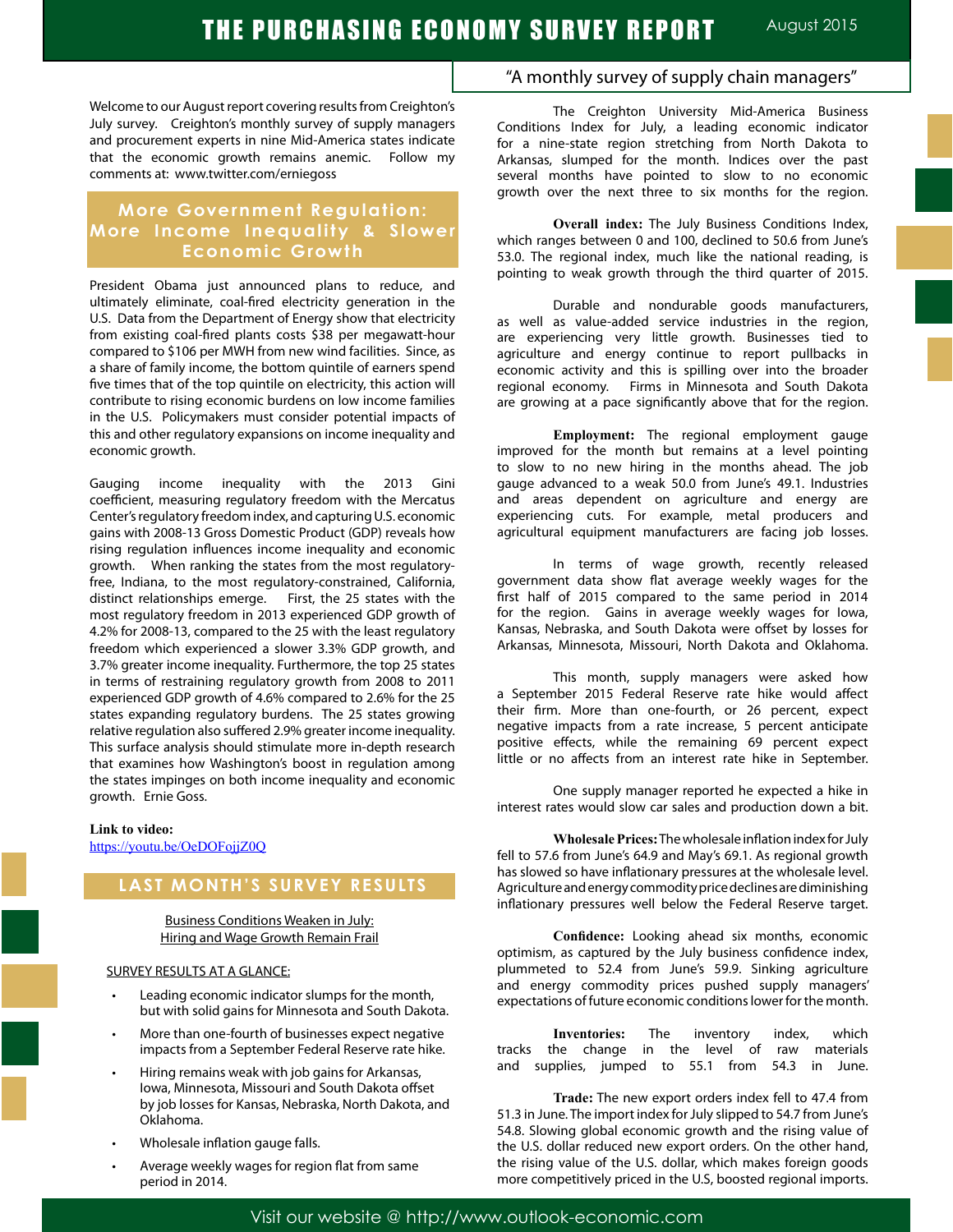## "A monthly survey of supply chain managers"

#### **MINNESOTA**

**Other components:** Other components of the July Business Conditions Index were new orders at 48.3, down from 54.4 in June; production or sales sank to 47.4 from June's 54.5; and delivery speed of raw materials and supplies dipped to 52.4 from last month's 52.6.

The Creighton Economic Forecasting Group has conducted the monthly survey of supply managers in nine states since 1994 to produce leading economic indicators of the Mid-America economy. States included in the survey are Arkansas, Iowa, Kansas, Minnesota, Missouri, Nebraska, North Dakota, Oklahoma and South Dakota.

The forecasting group's overall index, referred to as the Business Conditions Index, ranges between 0 and 100. An index greater than 50 indicates an expansionary economy over the course of the next three to six months. The Business Conditions Index is a mathematical average of indices for new orders, production or sales, employment, inventories and delivery lead time. This is the same methodology used by the National Institute for Supply Management, formerly the Purchasing Management Association, since 1931.

## **MID-AMERICA STATES**

### ARKANSAS

The July overall index, or leading economic indicator for Arkansas, climbed to 52.4 from June's 50.4. Components of the index from the monthly survey of supply managers were new orders at 50.0, production or sales at 49.1, delivery lead time at 54.3, inventories at 57.0, and employment at 51.7. Despite the increase in the overall index for July, I expect job gains to continue to fall, but remain slightly positive in the months ahead. Durable and nondurable producers in Arkansas report soft, but positive growth in business activity for the month. From this time last year, U.S. Bureau of Labor Statistics data for Arkansas show a 2.6 percent decline in average weekly wages, but a 2.0 percent gain in jobs.

## IOWA

Iowa's July Business Conditions Index declined to 51.8 from 52.5 in June. Components of the index were new orders at 49.5, production or sales at 48.5, delivery lead time at 53.7, employment at 51.1, and inventories at 56.4. As in previous months, growth among nondurable manufacturers in Iowa, including food processors, more than offset weaker conditions among durable manufacturers. Metal producers and agricultural equipment manufacturers in the state continue to suffer pullbacks in business activity. From this time last year, U.S. Bureau of Labor Statistics data for Iowa show a 1.9 percent increase in average weekly wages, and a 1.5 percent gain in jobs.

## **KANSAS**

The Kansas Business Conditions Index for July slipped to growth neutral 50.0 from June's 50.1. Components of the leading economic indicator from the monthly survey of supply managers were new orders at 47.7, production or sales at 46.8, delivery lead time at 51.8, employment at 49.4, and inventories at 54.4. Growth for both durable and nondurable goods manufacturers in the state continue to move lower. I expect overall economic activity in the state to move sideways in the months ahead. From this time last year, U.S. Bureau of Labor Statistics data for Kansas show a 2.0 percent increase in average weekly wages, and a 0.8 percent gain in jobs.

The July Minnesota Business Conditions Index rose to 54.8 from 54.3 in June. Components of the index from the monthly survey of supply managers were new orders at 52.8, production or sales at 50.8, delivery lead time at 56.2, inventories at 59.0, and employment at 54.5. Minnesota durable and nondurable goods manufacturers are expanding jobs and economic activity. For example, food processors and businesses tied to vehicle manufacturing are experiencing very strong growth. From this time last year, U.S. Bureau of Labor Statistics data for Minnesota show a 0.6 percent decline in average weekly wages, but a 1.3 percent gain in jobs.

## **MISSOURI**

- U.S. non-farm payroll employment expanded by 215, in July.
- The strongest areas of hiring for July were hea care, retailing, and professional and business servic Manufacturing added 15,000 jobs in July.
- U.S. productivity growth rose 1.3% for Q2 of this yea weak but better than Q1.

- U.S. wage growth from July 2014 to July 2015 was 2.1 only slightly above inflation.
- The June trade U.S. trade deficit rose to 7.1% from M to \$48.3 billion.
- According to the Case-Shiller home price index, home prices fell 0.2% from April to May of this year.

The July Business Conditions Index for Missouri sank to 49.4 from June's 50.1. Components of the index from the survey of supply managers were new orders at 44.8, production or sales at 46.3, delivery lead time at 51.1, inventories at 53.7, and employment at 51.2. As in June, durable goods manufacturers, including vehicle producers and machinery manufacturers, reported very strong growth for the month. However, this growth was offset by weaker business conditions among nondurable goods manufacturers, such as food processors in the state. From this time last year, U.S. Bureau of Labor Statistics data for Missouri show a 1.2 percent decline in average weekly wages, and a 0.8 percent gain in jobs.

- Federal Reserve: On Sept. 17, the Fed will announ any change in short term interest rates. A 25 basis po  $(1/4%)$  will be baked into markets by then. Pay spect attention to Yellen's language in the press release.
- **PMIs:** On Sept. 1, the first business day of Septem Creighton and the National Institute for Supp Management will release regional and national PI for August. A decline below growth neutral will very bearish for stocks and bullish for bonds.
- **Chinese currency:** This week the Bank of China reduc the value of their currency, the yuan, to stimulate the economy. Another reduction will telegraph to invest just how weak the global economy really is. A reduction will also boost the value of the U.S. dollar slowing the U.S. economy.

### NEBRASKA

After advancing above growth neutral for 19 straight months, Nebraska's Business Conditions Index fell below the threshold for July. The index, a leading economic indicator from a monthly survey of supply managers in the state slumped to 48.6 from June's 51.3. Components of the index were new orders at 46.4, production or sales at 45.6, delivery lead time at 50.4, inventories at 52.9, and employment at 48.0. Durable goods manufacturing, especially those tied to agriculture cut jobs and experienced pullbacks in economic activity for the month. Nondurable goods producers are also reporting weaker economic activity. From this time last year, U.S. Bureau of Labor Statistics data for Nebraska show a 2.2 percent increase in average weekly wages, and a 0.4 percent gain in jobs.

## NORTH DAKOTA

|                                                                                                                                                                                                                                                                                                                                                                                                                | "A monthly survey of supply chain managers"                                                                                                                                                                                                                                                                                                                  |
|----------------------------------------------------------------------------------------------------------------------------------------------------------------------------------------------------------------------------------------------------------------------------------------------------------------------------------------------------------------------------------------------------------------|--------------------------------------------------------------------------------------------------------------------------------------------------------------------------------------------------------------------------------------------------------------------------------------------------------------------------------------------------------------|
| Bureau of Labor Statistics data for Oklahoma show a 1.1 percent<br>decline in average weekly wages, and a 0.6 percent gain in jobs.                                                                                                                                                                                                                                                                            | FROM GOSS:                                                                                                                                                                                                                                                                                                                                                   |
| <b>SOUTH DAKOTA</b>                                                                                                                                                                                                                                                                                                                                                                                            | I expect a 25 basis point (1/4%) increase in short term<br>interest hike from the Federal Reserve on Sept. 17.                                                                                                                                                                                                                                               |
| After moving below growth neutral in November of 2012,<br>South Dakota's leading economic indicator has been above<br>growth neutral 50.0 each month since. The Business Conditions                                                                                                                                                                                                                            | I expect long-term interest rates will remain range bound<br>for the rest of 2015-up 1/2%, down 1/2%.                                                                                                                                                                                                                                                        |
| Index, from a monthly survey of supply managers, declined to<br>a regional high of 55.8 from June's 56.2, also a regional high.<br>Components of the overall index for July were new orders<br>at 53.2, production or sales at 52.2, delivery lead time at 57.7,                                                                                                                                               | Survey results from U.S. and Creighton supply managers<br>to weaken in the months ahead. There is too much global<br>weakness for manufacturing to continue to expan.                                                                                                                                                                                        |
| inventories at 60.7, and employment at 55.0. As in previous<br>months, both durable and nondurable goods producers and                                                                                                                                                                                                                                                                                         | <b>OTHER REPORTS:</b>                                                                                                                                                                                                                                                                                                                                        |
| service providers are expanding at a solid pace. Financial services<br>firms are also expanding in the state. Our surveys indicate that<br>healthy growth in South Dakota will continue through the<br>fourth quarter of this year. From this time last year, U.S. Bureau<br>of Labor Statistics data for South Dakota show a 2.1 percent<br>increase in average weekly wages, and a 2.1 percent gain in jobs. | National Association for Business Economics (August<br>2015): "The July 2015 Business Conditions Survey results<br>show a majority of panelists expect solid growth for the<br>remainder of 2015," said NABE President John Silvia, chief<br>economist at Wells Fargo. "Respondents are marginally<br>less bullish than they were in previous surveys." "The |
| THE BULLISH NEWS                                                                                                                                                                                                                                                                                                                                                                                               | panel reports markedly increased shortages in the July<br>survey, especially of skilled labor," said Survey Chair Jim                                                                                                                                                                                                                                        |
| U.S. non-farm payroll employment expanded by 215,000<br>in July.                                                                                                                                                                                                                                                                                                                                               | Diffley, senior director at IHS. "One half of the respondents<br>continue to expect rising wages going forward."                                                                                                                                                                                                                                             |
| The strongest areas of hiring for July were health<br>$\bullet$                                                                                                                                                                                                                                                                                                                                                | <b>Goss Eggs</b>                                                                                                                                                                                                                                                                                                                                             |
| care, retailing, and professional and business services.<br>Manufacturing added 15,000 jobs in July.                                                                                                                                                                                                                                                                                                           | (Recent Dumb Economic Moves)                                                                                                                                                                                                                                                                                                                                 |
| U.S. productivity growth rose 1.3% for Q2 of this year-<br>weak but better than Q1.                                                                                                                                                                                                                                                                                                                            | This month U.S. presidential candidates fell over each<br>other arguing for an expansion in federal support for<br>post-secondary education in the U.S. Candidate Clinton<br>has a plan ("Details when I am elected.") that would make                                                                                                                       |
| THE BEARISH NEWS                                                                                                                                                                                                                                                                                                                                                                                               | two-year colleges tuition-free. Who pays? Students<br>must, must have "skin in the game" for any successful                                                                                                                                                                                                                                                  |
| U.S. wage growth from July 2014 to July 2015 was 2.1%,<br>۰<br>only slightly above inflation.                                                                                                                                                                                                                                                                                                                  | plan.                                                                                                                                                                                                                                                                                                                                                        |
| The June trade U.S. trade deficit rose to 7.1% from May<br>to \$48.3 billion.                                                                                                                                                                                                                                                                                                                                  | Survey results for July will be released on the first business day of<br>next month, Sept. 1.<br>Follow Goss on twitter at http://twitter.com/erniegoss                                                                                                                                                                                                      |
| According to the Case-Shiller home price index, U.S.<br>home prices fell 0.2% from April to May of this year.                                                                                                                                                                                                                                                                                                  | For historical data and forecasts visit our website at:<br>http://www2.creighton.edu/business/economicoutlook/<br>www.ernestgoss.com                                                                                                                                                                                                                         |
| <b>WHAT TO WATCH</b>                                                                                                                                                                                                                                                                                                                                                                                           |                                                                                                                                                                                                                                                                                                                                                              |
| Federal Reserve: On Sept. 17, the Fed will announce<br>$\bullet$<br>any change in short term interest rates. A 25 basis point<br>(1/4%) will be baked into markets by then. Pay special<br>attention to Yellen's language in the press release.                                                                                                                                                                |                                                                                                                                                                                                                                                                                                                                                              |
| PMIs: On Sept. 1, the first business day of September,<br>$\bullet$<br>Creighton and the National Institute for Supply<br>Management will release regional and national PMIs<br>for August. A decline below growth neutral will be<br>very bearish for stocks and bullish for bonds.                                                                                                                           |                                                                                                                                                                                                                                                                                                                                                              |
| Chinese currency: This week the Bank of China reduced<br>$\bullet$<br>the value of their currency, the yuan, to stimulate their<br>economy. Another reduction will telegraph to investors<br>just how weak the global economy really is. A reduction<br>will also boost the value of the U.S. dollar slowing the                                                                                               |                                                                                                                                                                                                                                                                                                                                                              |

North Dakota's leading economic indicator for July remained below growth neutral 50.0. The Business Conditions Index fell to a regional low of 43.9 from June's 44.0, also a regional low. Components of the overall index from the monthly survey of supply managers were new orders at 41.9, production or sales at 41.1, delivery lead time at 45.5, employment at 43.4, and inventories at 47.8. Weakness in businesses tied to agriculture and energy is now spilling over into the overall state economy. Based on our survey results over the past several months, North Dakota's economy will continue to lose jobs and economic activity. From this time last year, U.S. Bureau of Labor Statistics data for North Dakota show a 0.3 percent decline in average weekly wages, and a 0.5 percent gain in jobs.

## OKLAHOMA

The July Business Conditions Index for Oklahoma slumped below growth neutral for a third straight month. However, the index from a monthly survey of supply managers in the state, rose to a weak 48.3 from 46.9 in June. Components of the July survey of supply managers were new orders at 46.1, production or sales at 45.3, delivery lead time at 50.0, inventories at 52.6, and employment at 47.7. Weakness in businesses tied to energy is now spilling over into the broader state economy. Both durable and nondurable goods manufacturers are shedding jobs. Based on our survey results over the past several months, these losses will extend into the fourth quarter of this year. From this time last year, U.S.



# **THE BULLISH NEWS**

## **THE BEARISH NEWS**

# **WHAT TO WATCH**